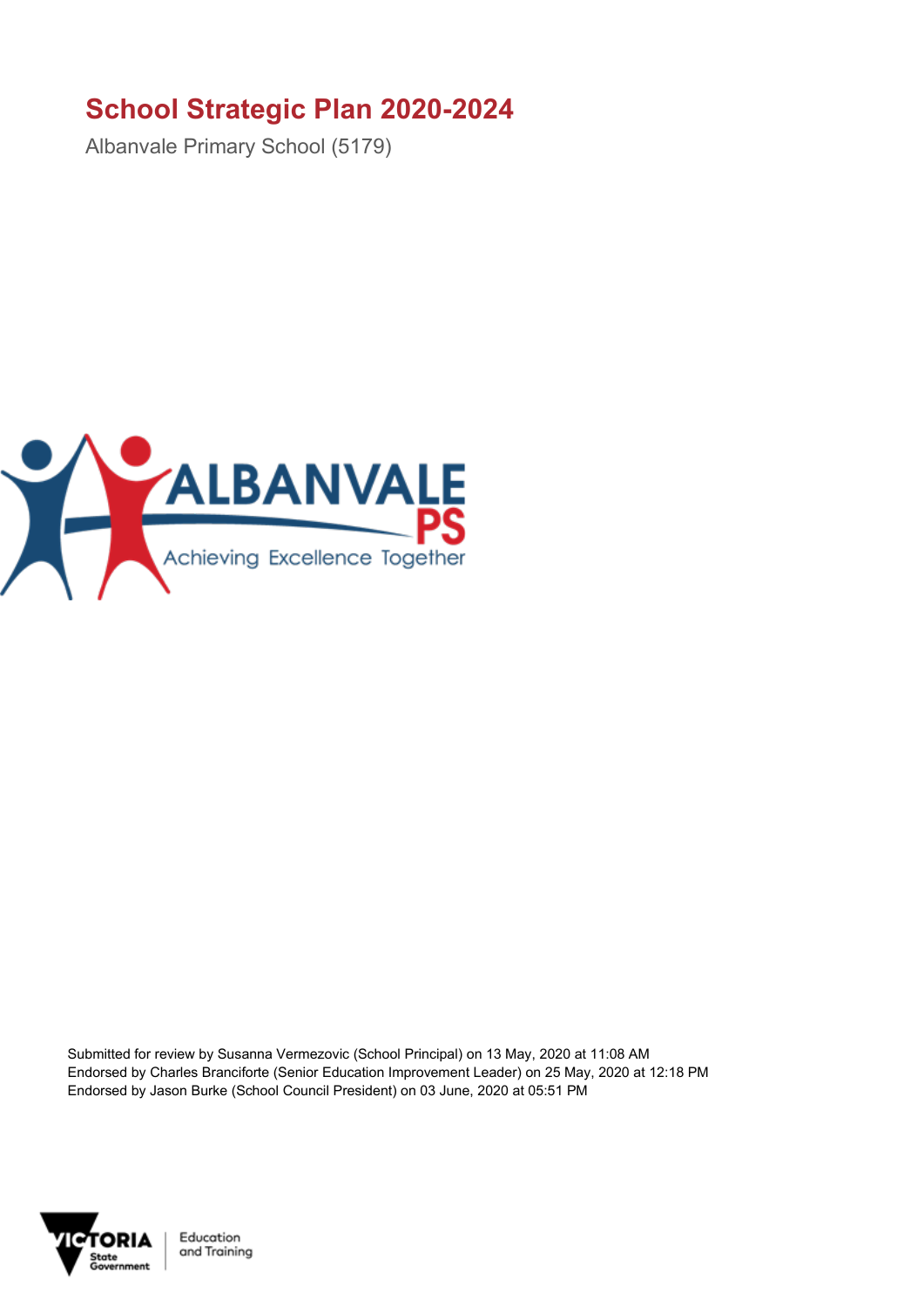## **School Strategic Plan - 2020-2024**

Albanvale Primary School (5179)

| <b>School vision</b>        | At Albanvale Primary School we will ensure that every student is a curious, critical and creative 21st century thinker and learner. Our<br>students will work as partners in their learning and be collaborative and socially capable citizens in a global society.                                                                                                                                                                                                                                                                                                                                                                                                                                                                                                                                                                                                                                                                                                                                                                                                                                                                                                                                                                                                                                                                                                                                                                                                                                                                                                                                                                                                                                                                                                                                                                                                                                                                                                                                                                                                                                                                                                                                                                                                                                                                                                                   |
|-----------------------------|---------------------------------------------------------------------------------------------------------------------------------------------------------------------------------------------------------------------------------------------------------------------------------------------------------------------------------------------------------------------------------------------------------------------------------------------------------------------------------------------------------------------------------------------------------------------------------------------------------------------------------------------------------------------------------------------------------------------------------------------------------------------------------------------------------------------------------------------------------------------------------------------------------------------------------------------------------------------------------------------------------------------------------------------------------------------------------------------------------------------------------------------------------------------------------------------------------------------------------------------------------------------------------------------------------------------------------------------------------------------------------------------------------------------------------------------------------------------------------------------------------------------------------------------------------------------------------------------------------------------------------------------------------------------------------------------------------------------------------------------------------------------------------------------------------------------------------------------------------------------------------------------------------------------------------------------------------------------------------------------------------------------------------------------------------------------------------------------------------------------------------------------------------------------------------------------------------------------------------------------------------------------------------------------------------------------------------------------------------------------------------------|
| <b>School values</b>        | Our school values include:<br>Excellence - Having high expectations and striving to achieve beyond your personal best<br>Respect - Valuing and accepting others' differences and respecting the right to learn<br>Responsibility - Being responsible for your thoughts, words and actions and the consequences that follow<br>Collaboration - Working together to achieve agreed goals                                                                                                                                                                                                                                                                                                                                                                                                                                                                                                                                                                                                                                                                                                                                                                                                                                                                                                                                                                                                                                                                                                                                                                                                                                                                                                                                                                                                                                                                                                                                                                                                                                                                                                                                                                                                                                                                                                                                                                                                |
| <b>Context challenges</b>   | Albanvale Primary School has an enrolment of 271 students, of which 73.21% have English as an additional language. The SFOE<br>index of 0.6388 for the school is high, with 6.4% of students accessing the Program for Students with Disabilities, and an additional<br>4.53% of students identified as having a learning impairment. The English Online and Maths Online assessments indicate high<br>literacy and numeracy needs of students upon entry in to school. A focus on literacy and numeracy attainment, particularly in the<br>early years, is imperative in order for students to achieve the expected standards in these areas. The school has had a strong focus<br>in building teacher curriculum knowledge and knowledge of instructional practices in reading and numeracy, with four year trend data<br>demonstrating student improvement in these areas. However, variance in teachers' understanding about the broad span of<br>components required to successfully assess and teach student writing, has contributed to a level of inconsistency in writing<br>instruction across the school, with the review process highlighting the need to strengthen and improve moderation practices and<br>focus on establishing a consistent writing framework across the school in the new School Strategic Plan.<br>The school has tried to create a positive school climate to meet student wellbeing needs, and develop their self- management,<br>awareness, empathy and relationship skills. We are in the early stages of implementation of the School-wide Positive Behaviours<br>and Respectful Relationships initiatives, which will need to continue in the new School Strategic Plan. In addition to a focus on<br>students' health and wellbeing, our aspiration is to engage and empower students to take risks in their learning in order for them to<br>develop as lifelong learners. Our challenge has been to move students from a reliance on the teacher, to fully engage students in<br>critically thinking about their learning and to empower them to effectively and consistently pursue self-directed learning.<br>High student absences, due to extended holidays and illness, continue to be a challenge and support for those students most at risk<br>of repeated non-attendance needs to remain a focus in the new School Strategic Plan |
| Intent, rationale and focus | Albanvale Primary School has identified the need to prioritise Excellence in Teaching and Learning in order to continue to improve<br>student learning outcomes in literacy and numeracy across the school. The focus will be on building teacher capacity through a<br>whole school approach to curriculum planning, instruction and assessment, in order to ensure consistency of teaching and learning                                                                                                                                                                                                                                                                                                                                                                                                                                                                                                                                                                                                                                                                                                                                                                                                                                                                                                                                                                                                                                                                                                                                                                                                                                                                                                                                                                                                                                                                                                                                                                                                                                                                                                                                                                                                                                                                                                                                                                             |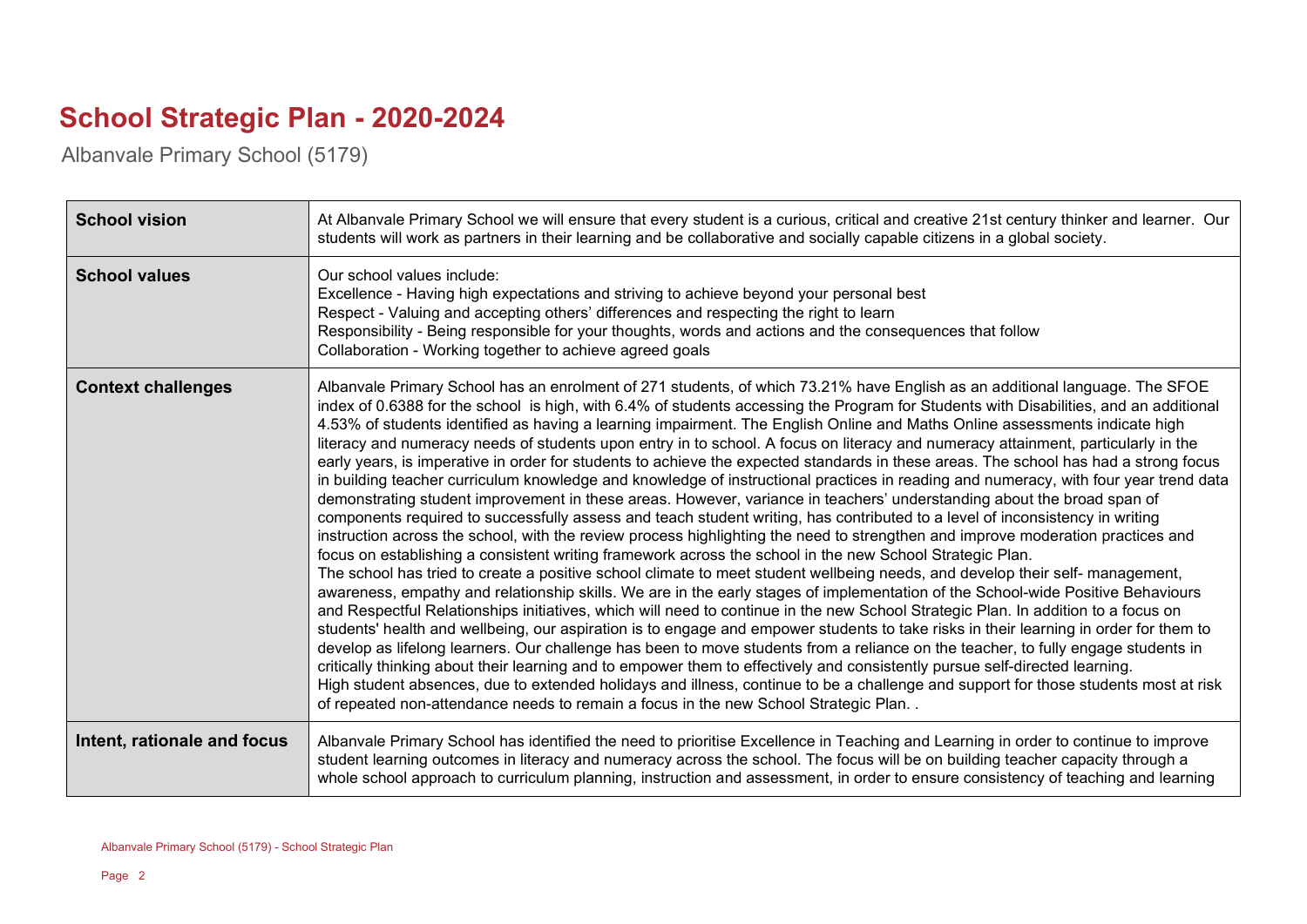practices across the school and alignment to the Victorian curriculum. We will continue to build the knowledge and skills of staff in high impact teaching practices as well as collecting, analysing and using data to understand every student's point of need and their next level of learning, in order to differentiate instruction accordingly. This work will be achieved in the context of professional learning teams, school-based coaching and shared leadership across the school. In the four year Strategic Plan, the school will prioritise:

• Improving students' writing data across the school, with a focus on the use of a consistent writing framework and

instructional practices.

- Building students' use of reading comprehension strategies across all domains.
- Continuing to develop teachers' knowledge of the mathematics curriculum to support extension of students' learning.

In addition, Albanvale Primary School has identified the need to prioritise Positive Climate for Learning in order to build a culture where teachers and students work together, and where student voice, agency and leadership are understood as inter-related factors that contribute to the notion of empowerment and sense of school pride. We will work towards creating learning environments that promote independence, interdependence and self-motivation, and support students to be independent and self-regulating learners. In the four year Strategic Plan, the school will prioritise:

• Improving student voice and agency in learning, particularly feedback and reflection strategies, construction of learning goals, and co-construction of success criteria.

• Building teachers' understanding of the curriculum and continuum of learning to adapt teaching to student's learning needs and support co-construction of students' learning goals.

• Improving students' attendance data.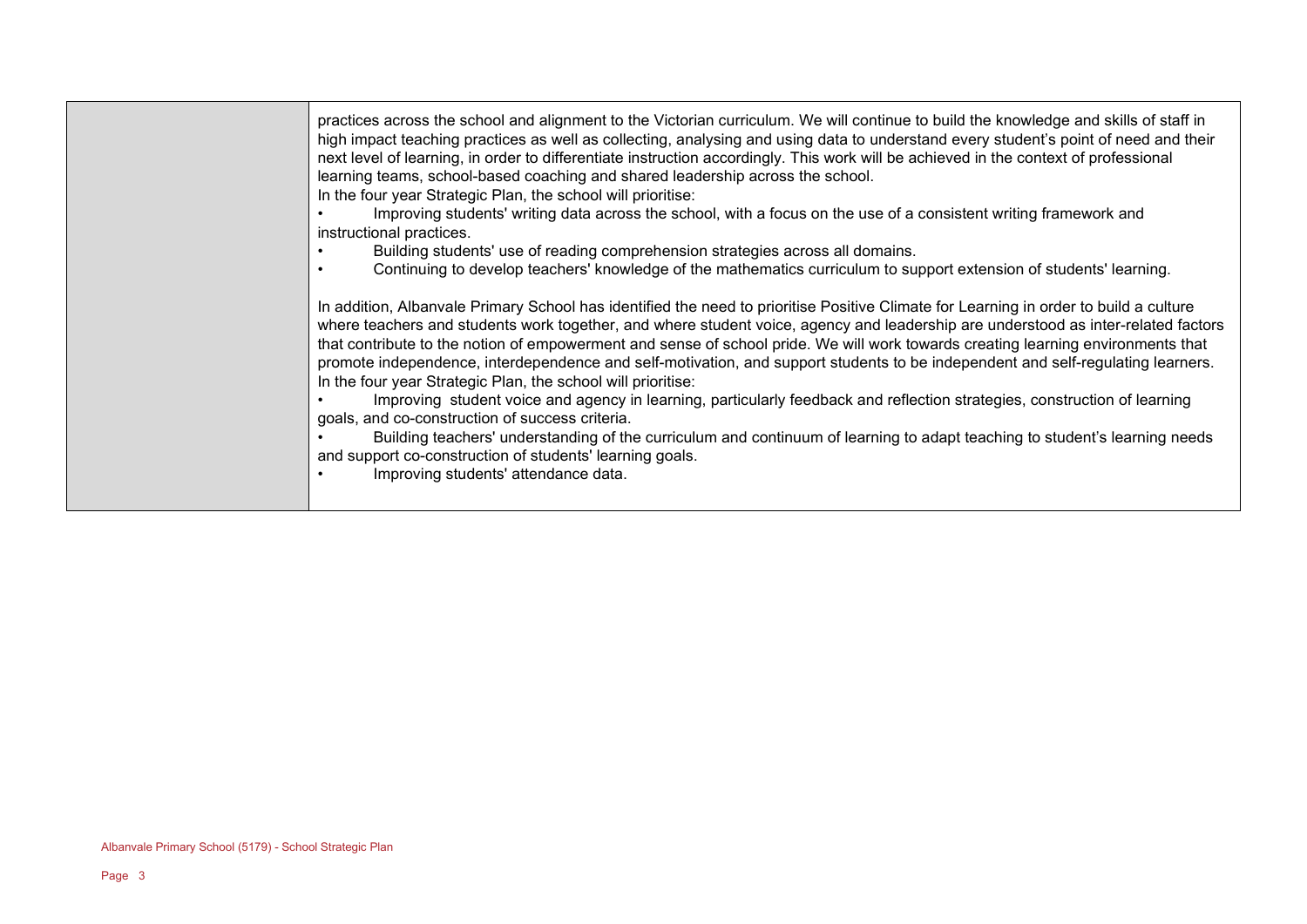## **School Strategic Plan - 2020-2024**

Albanvale Primary School (5179)

| Goal 1     | To improve student learning outcomes for every student in literacy and numeracy                                                                                                             |
|------------|---------------------------------------------------------------------------------------------------------------------------------------------------------------------------------------------|
| Target 1.1 | By 2024 increase the percentage of students achieving in the top two NAPLAN bands in writing for:<br>• Year 3 from 68% (2019) to 69% (2024)<br>• Year 5 from 4% (2019) to 20% (2024)        |
| Target 1.2 | By 2024 decrease the percentage of students in Years 3 and 5 in the lower 2 NAPLAN bands for writing for:<br>• Year 3 from 0% (2019) to 0% (2024)<br>• Year 5 from 19% (2019) to 15% (2024) |
| Target 1.3 | By 2024 the percentage of Year 5 students assessed as meeting and above benchmark growth in NAPLAN literacy to<br>increase from:<br>• Reading from 94% to 95%<br>• Writing from 79% to 86%  |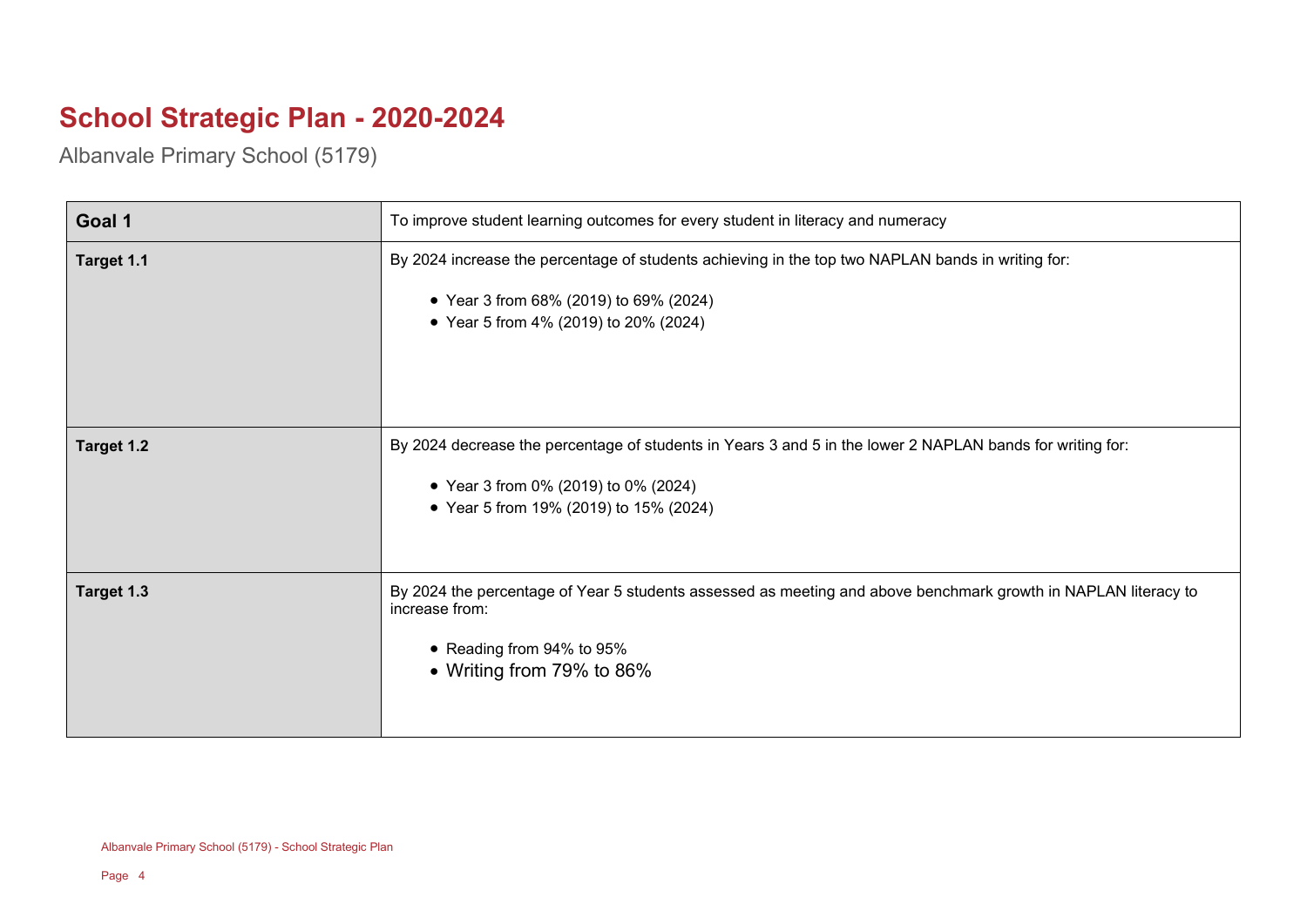| Target 1.4                                                                               | By 2024, the percentage of Year 5 students assessed as meeting and above benchmark growth in NAPLAN numeracy to<br>increase from 100% to 100%.                                                                                                                                          |
|------------------------------------------------------------------------------------------|-----------------------------------------------------------------------------------------------------------------------------------------------------------------------------------------------------------------------------------------------------------------------------------------|
| Target 1.5                                                                               | To improve the percentage of students making at least one level of learning progress in each school year, or<br>meeting their ILP goals to 100%                                                                                                                                         |
| <b>Key Improvement Strategy 1.a</b><br>Evidence-based high-impact teaching<br>strategies | Deepen the capacity of all teaching staff to use evidence-based practice, to improve student learning outcomes                                                                                                                                                                          |
| <b>Key Improvement Strategy 1.b</b><br>Curriculum planning and assessment                | Build the capacity of staff to understand the learning needs of each student through a deep knowledge of the curriculum<br>and a continuum of learning                                                                                                                                  |
| Goal 2                                                                                   | To empower students to be actively engaged in their learning                                                                                                                                                                                                                            |
| Target 2.1                                                                               | By 2024, increase the percentage of positive endorsement for 4-6 AToSS Social Engagement factors:<br>• Student agency and voice 87% (2019)-88% (2024)<br>• Learning confidence, stimulating learning 92% (2019)-93% (2024)<br>• Self-regulation and Setting goals 95% (2019)-96% (2024) |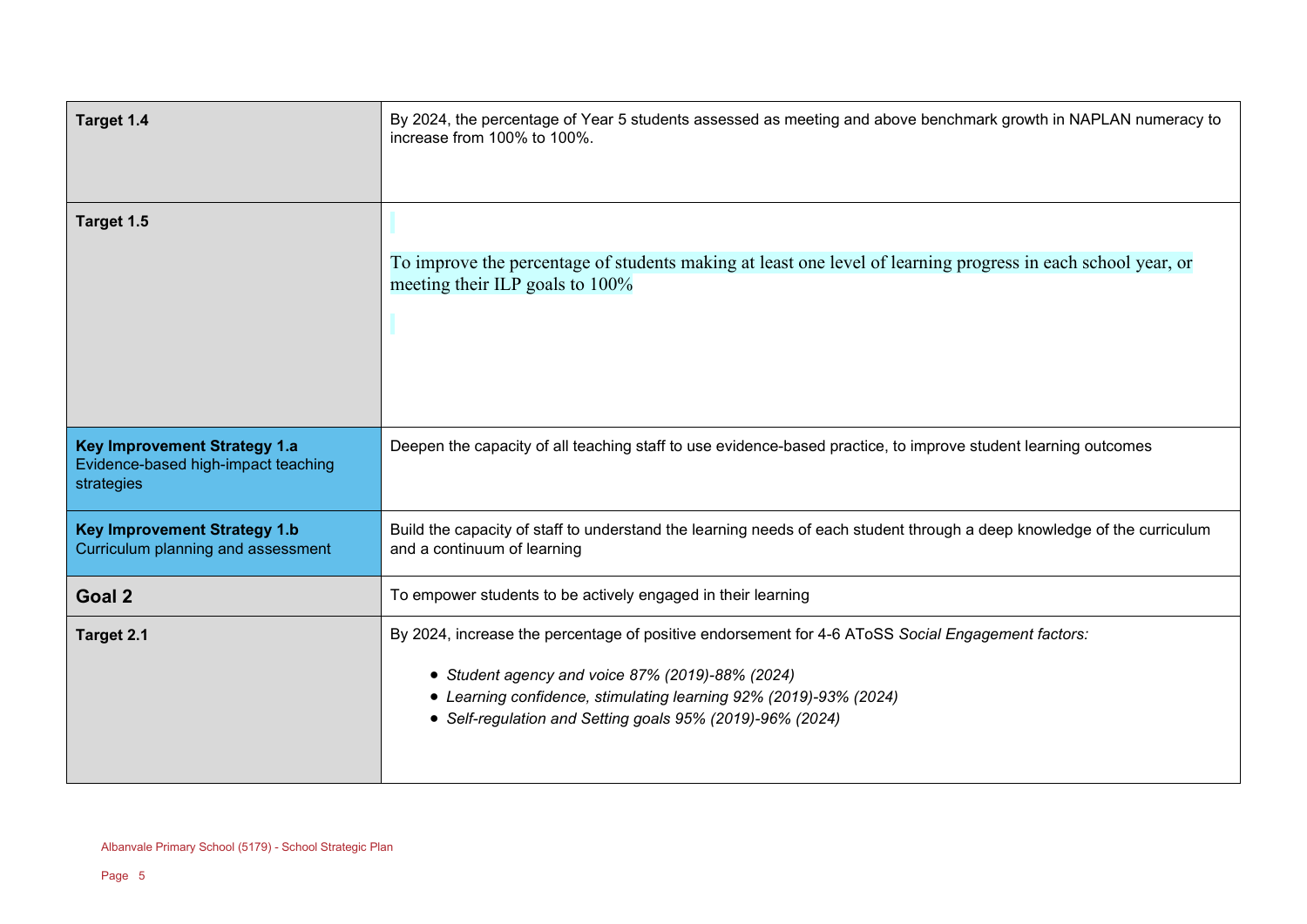| Target 2.2                                                                                     | By 2024, increase the percentage of positive endorsement for the student cognitive engagement factors on the Parent<br>Opinion Survey from 92%(2019) to 93%(2024).                                                                  |
|------------------------------------------------------------------------------------------------|-------------------------------------------------------------------------------------------------------------------------------------------------------------------------------------------------------------------------------------|
| Target 2.3                                                                                     | By 2024, increase the percentage of positive endorsement on School Staff Survey teaching & learning -evaluation module<br>score for the component, use student feedback to inform teaching practice - from 79% (2019) to 80%(2024). |
| <b>Key Improvement Strategy 2.a</b><br><b>Empowering students and building school</b><br>pride | Build teacher capacity to have a consistent understanding of, and provide opportunities for student agency, voice &<br>leadership                                                                                                   |
| <b>Key Improvement Strategy 2.b</b><br>Intellectual engagement and self-<br>awareness          | Empower students to collaborate with adults and peers to direct and take responsibility for their learning                                                                                                                          |
| Goal 3                                                                                         | To strengthen students' sense of engagement, wellbeing and ability to form respectful relationships                                                                                                                                 |
| Target 3.1                                                                                     | By 2024, increase the percentage of positive endorsement for the safety domain in the Parent Opinion Survey from 90%<br>(2019) to 91%(2024).                                                                                        |
| Target 3.2                                                                                     | By 2024, the average absence to be reduced from 15.3 days (2019) to 15.0 days (2024).                                                                                                                                               |